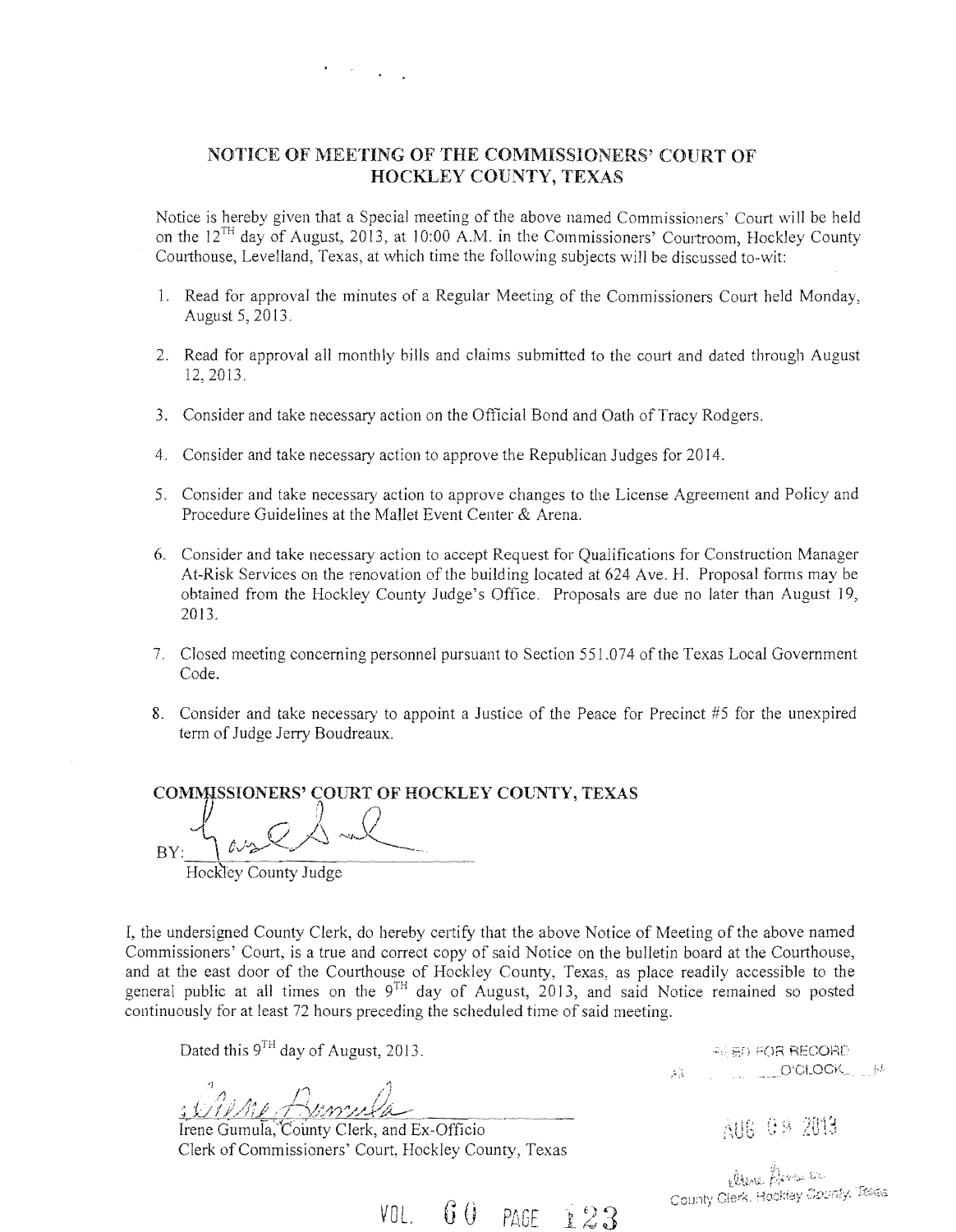### THE STATE OF TEXAS IN THE COMMISSIONER'S COURT COUNTY OF HOCKLEY OF HOCKLEY COUNTY, TEXAS

### SPECIAL MEETING AUGUST 12,2013

Be it remembered that on this the  $12<sup>th</sup>$  day of August A.D. 2013, there came on to be held a Special meeting of the Commissioners' Court, and the Court having convened in Special session at the usual meeting place thereof at the Courthouse in Levelland, Texas, with the following members present to-wit:

| <b>Larry Sprowls</b>       | <b>County Judge</b>                |
|----------------------------|------------------------------------|
| Curtis D. Thrash           | <b>Commissioner Precinct No. 1</b> |
| Larry Carter (ABSENT)      | <b>Commissioner Precinct No. 2</b> |
| J. L. "Whitey" Barnett     | <b>Commissioner Precinct No. 3</b> |
| Thomas R "Tommy" Clevenger | <b>Commissioner Precinct No. 4</b> |

Irene Gumula, County Clerk, and Ex-Officio Clerk of Commissioners' Court when the following proceedings were had, to-wit:

Motion by Commissioner Barnett, seconded by Commissioner Clevenger, 3 Votes Yes, 0 Votes No, that the Minutes of a Regular meeting of the Commissioners' Court, held on the  $5<sup>th</sup>$  day of August A.D. 2013, be approved and stand as read.

Motion by Commissioner Thrash, seconded by Commissioner Clevenger, 3 Votes Yes, 0 Votes No, that all monthly claims and bills, submitted to the Court, and dated through August 12, A.D. 2013, be approved and paid as read.

Motion by Commissioner Clevenger, seconded by Commissioner Barnett, 3 Votes Yes, 1 Vote Yes, by Judge Larry Sprowls, 0 Votes No, that Commissioners' Court table the approval of the Official Bond and Oath of Tracy Rodgers, as per Official Bond and Oath recorded below.

> $60$  PAGE 124  $V01$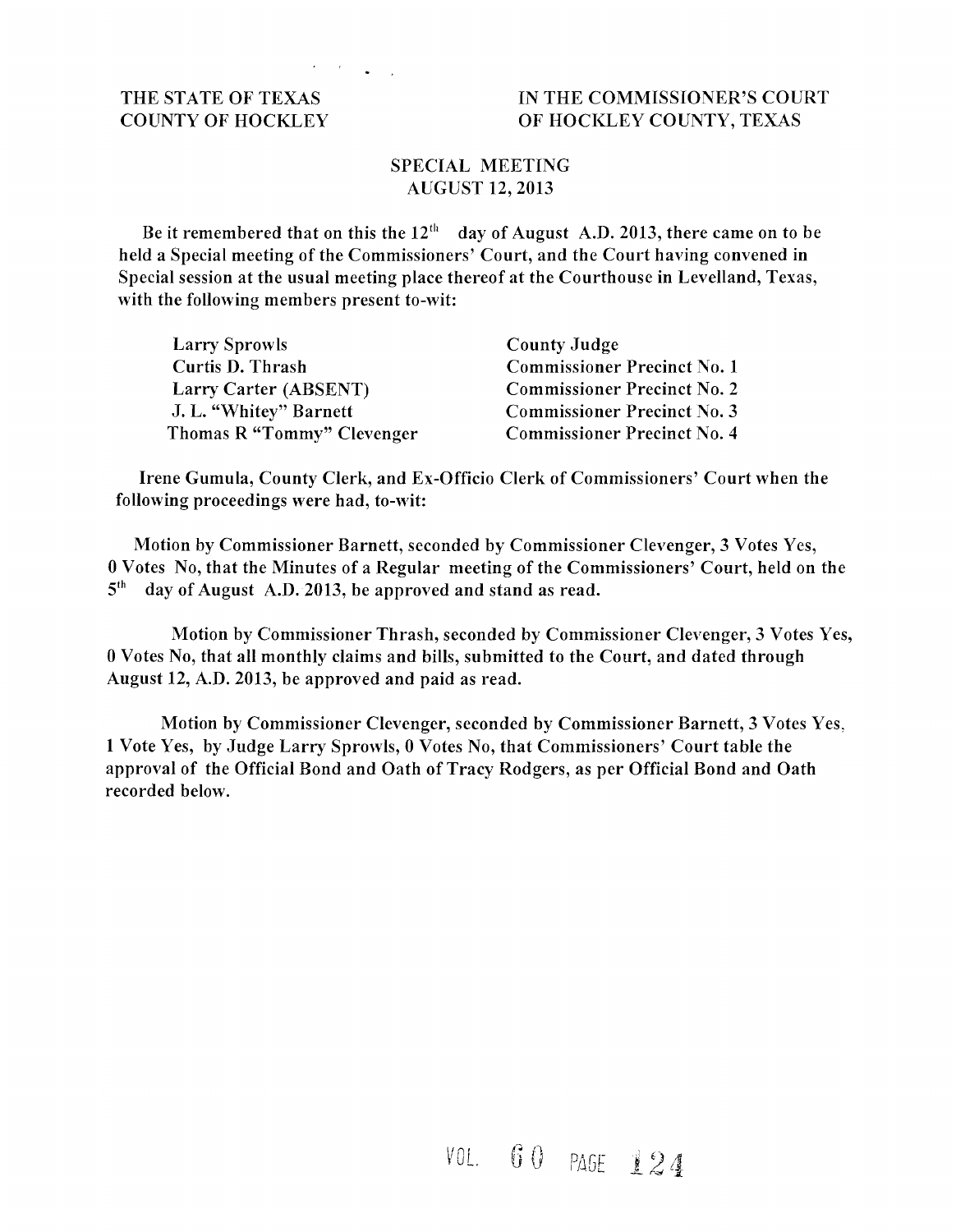| Texas                                                                                                                                     |                                                                                                                                                                                                                                                                                                                                                               |                  |                                       |  |
|-------------------------------------------------------------------------------------------------------------------------------------------|---------------------------------------------------------------------------------------------------------------------------------------------------------------------------------------------------------------------------------------------------------------------------------------------------------------------------------------------------------------|------------------|---------------------------------------|--|
| <b>Western Surety Company</b>                                                                                                             |                                                                                                                                                                                                                                                                                                                                                               |                  |                                       |  |
|                                                                                                                                           | OFFICIAL BOND AND OATH                                                                                                                                                                                                                                                                                                                                        |                  |                                       |  |
| THE STATE OF TEXAS $\begin{array}{c}\n\text{County of} \end{array} \begin{array}{c}\n\text{SUS} \\ \text{SUS} \\ \end{array} \end{array}$ |                                                                                                                                                                                                                                                                                                                                                               |                  |                                       |  |
| KNOW ALL PERSONS BY THESE PRESENTS:                                                                                                       |                                                                                                                                                                                                                                                                                                                                                               |                  | BOND No. 61766428                     |  |
|                                                                                                                                           | That we, TRACY RODGERS , and TRACY RODGERS , and TRACY RODGERS , and TRACY RODGERS , and TRACY RODGERS , and TRACY RODGERS , and TRACY RODGERS , and TRACY RODGERS , and TRACY RODGERS , and TRACY RODGERS , and TRACY RODGERS<br>WESTERN SURETY COMPANY, a corporation duly licensed to do business in the State of Texas, as Surety, are held               |                  |                                       |  |
|                                                                                                                                           | and bound unto $\frac{1}{2}$ Hockley County (county and county and county and county and county and county and county and county and county and county and county and county and county and county and county and county and count                                                                                                                            |                  |                                       |  |
| these presents.                                                                                                                           | in the sum of $\frac{2 \text{ Two}}{2 \text{ two}}$ Thousand and 00/100 DOLLARS (\$2,000.00 DOLLARS),<br>for the payment of which we hereby bind ourselves and our heirs, executors and administrators, jointly and severally, by                                                                                                                             |                  |                                       |  |
|                                                                                                                                           | Dated this <u>ist</u> day of <u>August</u> August 2013                                                                                                                                                                                                                                                                                                        |                  |                                       |  |
|                                                                                                                                           | THE CONDITION OF THE ABOVE OBLIGATION IS SUCH, That whereas, the above bounden Principal was on                                                                                                                                                                                                                                                               |                  |                                       |  |
|                                                                                                                                           | a term of $\frac{4}{2013}$ years commencing on the 22nd day of July 3013.                                                                                                                                                                                                                                                                                     |                  |                                       |  |
| him by law as the aforesaid officer, and shall <sup>4</sup>                                                                               | NOW THEREFORE, if the said Principal shall well and faithfully perform and discharge all the duties required of<br>To faithfully perform the duties of office                                                                                                                                                                                                 |                  |                                       |  |
|                                                                                                                                           | then this obligation to be void, otherwise to remain in full force and effect.                                                                                                                                                                                                                                                                                |                  |                                       |  |
| Any revision of the bond amount shall not be cumulative.                                                                                  | REQVIDED, HOWEVER, that regardless of the number of years this bond may remain in force and the number of<br>claims which may be made against this bond, the liability of the Surety shall not be cumulative and the aggregate<br>liability of the Surety for any and all claims, suits, or actions under this bond shall not exceed the amount stated above. |                  |                                       |  |
| terminate as to subsequent acts of the Principal.                                                                                         | PROVIDED, FURTHER, that this bond may be cancelled by the Surety by sending written notice to the party to<br>whom this bond is payable stating that, not less than thirty (30) days thereafter, the Surety's liability hereunder shall                                                                                                                       |                  |                                       |  |
|                                                                                                                                           |                                                                                                                                                                                                                                                                                                                                                               | X Joseph Rodgers | Principal<br>WESTERNSURETT, COMPANY   |  |
|                                                                                                                                           |                                                                                                                                                                                                                                                                                                                                                               |                  |                                       |  |
|                                                                                                                                           |                                                                                                                                                                                                                                                                                                                                                               | By               | Paul T. Bruflat Senior Vice President |  |

 $\sim$   $\sim$ 

J

囪

 $6\hskip 1mm$   $\hskip 1mm$   $\hskip 1mm$   $\hskip 1mm$   $\hskip 1mm$   $\hskip 1mm$   $\hskip 1mm$   $\hskip 1mm$   $\hskip 1mm$   $\hskip 1mm$   $\hskip 1mm$   $\hskip 1mm$   $\hskip 1mm$   $\hskip 1mm$   $\hskip 1mm$   $\hskip 1mm$   $\hskip 1mm$   $\hskip 1mm$   $\hskip 1mm$   $\hskip 1mm$   $\hskip 1mm$   $\hskip 1mm$   $\hskip 1mm$   $\hskip 1mm$   $\hskip$ 

 $D A A$ 

 $\mathbf{\hat{z}}$ 

<u>COCOOCOOCOO WESTERN "SURETY!" COMFANY O ORE OF AMERICA SI O DEST SONDING COMPANIES OOOO</u>  $\overline{M}$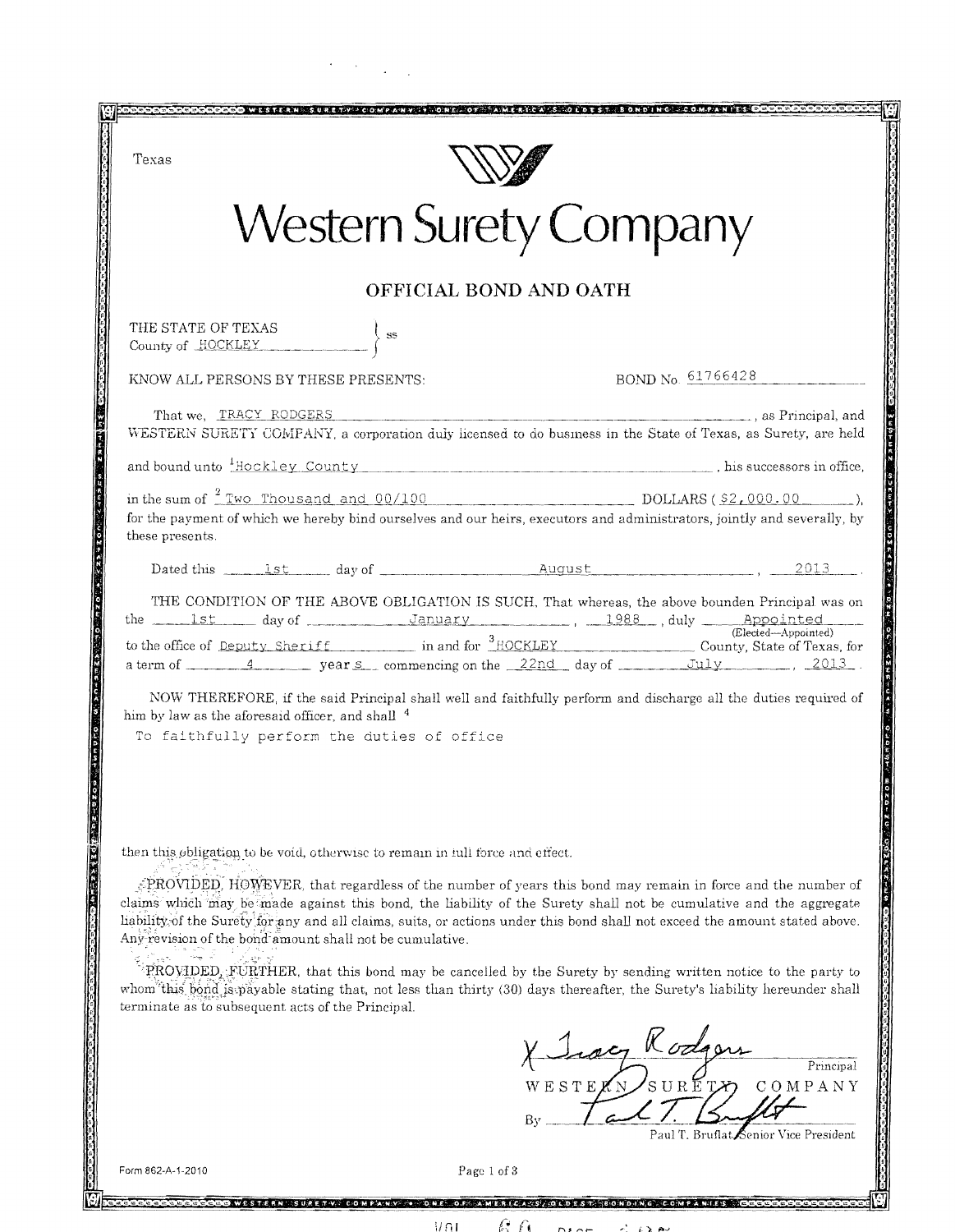### $\Lambda$ CKNOWLEDGMENT OF PRINCIPAL

 $\ddot{\phantom{0}}$ 

 $\sigma_{\rm c}$  ,  $\sigma_{\rm c}$  ,  $\sigma_{\rm c}$  ,  $\sigma_{\rm c}$ 

| THE STATE OF TEXAS                                                                                                                                                                                                                                  |                                                                                                                             |
|-----------------------------------------------------------------------------------------------------------------------------------------------------------------------------------------------------------------------------------------------------|-----------------------------------------------------------------------------------------------------------------------------|
| SS<br>County of Hockle                                                                                                                                                                                                                              |                                                                                                                             |
| Before me, NINA PEREZ                                                                                                                                                                                                                               | on this day, personally appeared                                                                                            |
|                                                                                                                                                                                                                                                     |                                                                                                                             |
| the foregoing instrument and acknowledged to me that he executed the same for the parposes and consideration therein                                                                                                                                |                                                                                                                             |
| expressed.                                                                                                                                                                                                                                          |                                                                                                                             |
| Given under my hand and seal of office at $\frac{2eV}{\sqrt{2}}$                                                                                                                                                                                    | Texas, this                                                                                                                 |
| <b>SEAL</b><br><b>NINA PEREZ</b><br>NOTARY PUBLIC<br>STATE OF TEXAS<br>My Comm. Expires 10-18-2016<br>(COUNTY COMMISSIONERS and COUNTY JUDGE)                                                                                                       | County, Texas                                                                                                               |
| I.                                                                                                                                                                                                                                                  | do solemnly swear (or affirm) that I will faithfully execute (containing the solemn of the secure and the secure            |
|                                                                                                                                                                                                                                                     |                                                                                                                             |
| Texas, and will to the best of my ability preserve, protect, and defend the Constitution and laws of the United States<br>and of this State; and I furthermore solemnly swear (or affirm) that I have not directly nor indirectly paid, offered, or |                                                                                                                             |
| promised to pay, contributed, nor promised to contribute any money, or valuable thing, or promised any public office or                                                                                                                             |                                                                                                                             |
| employment, as a reward for the giving or withholding a vote at the election at which I was elected; and I furthermore                                                                                                                              |                                                                                                                             |
|                                                                                                                                                                                                                                                     | solemnly swear (or affirm) that I will not be, directly or indirectly, interested in any contract with or claim against the |
|                                                                                                                                                                                                                                                     |                                                                                                                             |
| County, except such contracts or claims as are expressly authorized by law and except such warrants as may issue to me                                                                                                                              |                                                                                                                             |
| as fees of office. So help me God.                                                                                                                                                                                                                  |                                                                                                                             |
|                                                                                                                                                                                                                                                     | Signed                                                                                                                      |
|                                                                                                                                                                                                                                                     |                                                                                                                             |
|                                                                                                                                                                                                                                                     |                                                                                                                             |
| SEAL                                                                                                                                                                                                                                                | County, Texas                                                                                                               |
|                                                                                                                                                                                                                                                     |                                                                                                                             |
| OATH OF OFFICE<br>(General)                                                                                                                                                                                                                         |                                                                                                                             |
|                                                                                                                                                                                                                                                     |                                                                                                                             |
|                                                                                                                                                                                                                                                     |                                                                                                                             |
| and will to the best of my ability preserve, protect, and defend the Constitution and laws of the United States and of this                                                                                                                         |                                                                                                                             |
| State; and I furthermore solemnly swear (or affirm) that I have not directly nor indirectly paid, offered, or promised to                                                                                                                           |                                                                                                                             |
|                                                                                                                                                                                                                                                     |                                                                                                                             |
|                                                                                                                                                                                                                                                     |                                                                                                                             |
| pay, contributed, nor promised to contribute any money, or valuable thing, or promised any public office or employment,<br>as a reward for the giving or withholding a vote at the election at which I was elected. So help me God.                 |                                                                                                                             |
|                                                                                                                                                                                                                                                     |                                                                                                                             |
|                                                                                                                                                                                                                                                     |                                                                                                                             |
| SEAL                                                                                                                                                                                                                                                | County, Texas                                                                                                               |
|                                                                                                                                                                                                                                                     |                                                                                                                             |

Page 2 of 3

 $V0L$  60 pack  $390$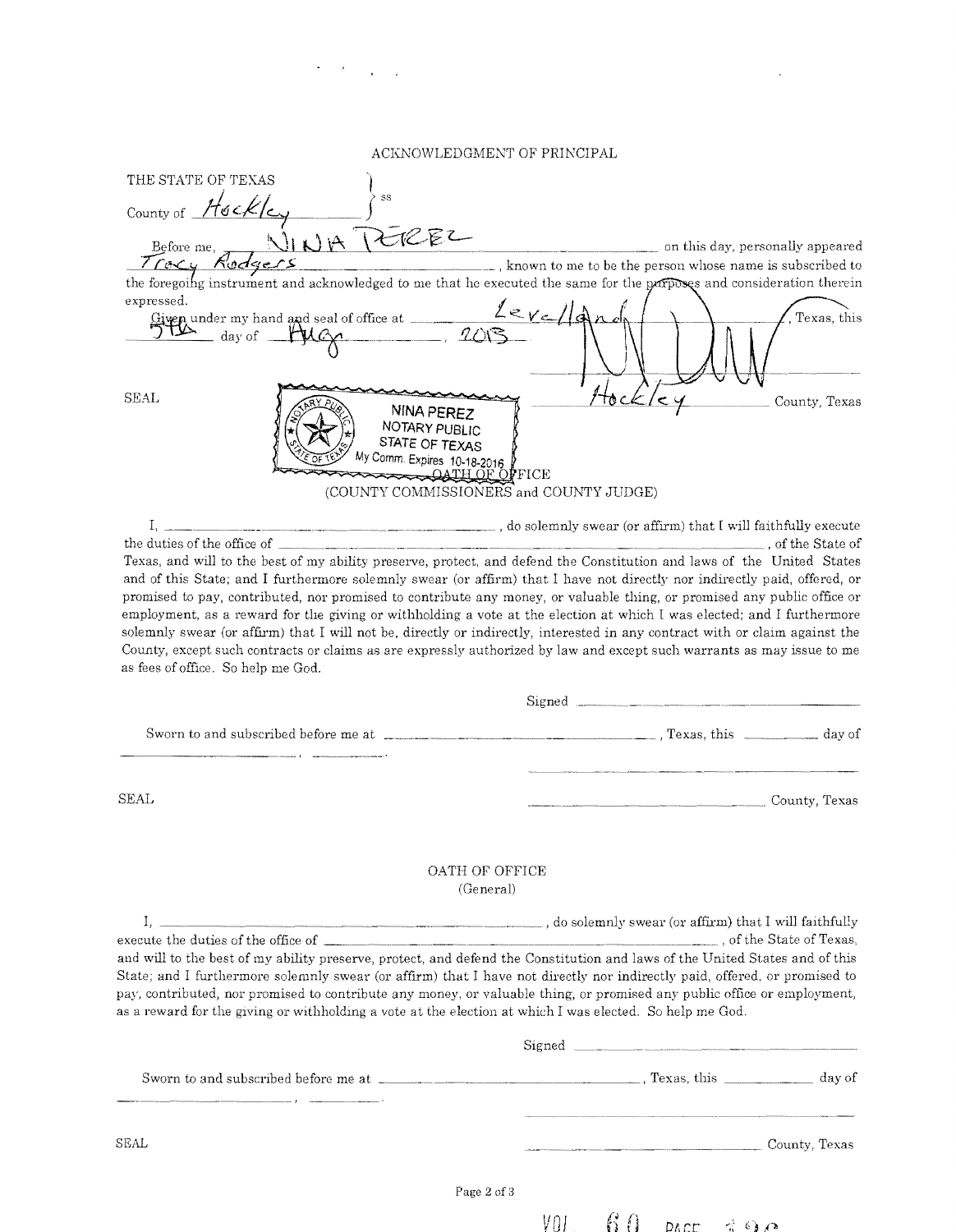| THE STATE OF TEXAS<br>THE STATE OF TEXAS<br>County of                                                                                                                                                                                                                                                                             | $\left\{\right\}$ ss |                                                                                       |                                                                                                                                                                                                                                                                                                                                                                                                                                           |
|-----------------------------------------------------------------------------------------------------------------------------------------------------------------------------------------------------------------------------------------------------------------------------------------------------------------------------------|----------------------|---------------------------------------------------------------------------------------|-------------------------------------------------------------------------------------------------------------------------------------------------------------------------------------------------------------------------------------------------------------------------------------------------------------------------------------------------------------------------------------------------------------------------------------------|
|                                                                                                                                                                                                                                                                                                                                   |                      |                                                                                       | as                                                                                                                                                                                                                                                                                                                                                                                                                                        |
|                                                                                                                                                                                                                                                                                                                                   |                      | County and State of Texas, this day                                                   |                                                                                                                                                                                                                                                                                                                                                                                                                                           |
| approved in open Commissioner's Court.                                                                                                                                                                                                                                                                                            |                      |                                                                                       |                                                                                                                                                                                                                                                                                                                                                                                                                                           |
| ATTEST:                                                                                                                                                                                                                                                                                                                           |                      |                                                                                       |                                                                                                                                                                                                                                                                                                                                                                                                                                           |
| Clerk                                                                                                                                                                                                                                                                                                                             |                      |                                                                                       | $\begin{tabular}{l} \hline \textbf{1} & \textbf{1} & \textbf{2} & \textbf{3} & \textbf{5} \\ \hline \textbf{2} & \textbf{3} & \textbf{1} & \textbf{2} & \textbf{3} & \textbf{1} \\ \hline \textbf{3} & \textbf{1} & \textbf{2} & \textbf{3} & \textbf{1} & \textbf{1} \\ \hline \textbf{4} & \textbf{1} & \textbf{2} & \textbf{3} & \textbf{1} & \textbf{1} \\ \hline \textbf{5} & \textbf{1} & \textbf{2} & \textbf{3} & \textbf{1} & \$ |
|                                                                                                                                                                                                                                                                                                                                   |                      |                                                                                       | County, Texas                                                                                                                                                                                                                                                                                                                                                                                                                             |
| THE STATE OF TEXAS $\begin{cases} \text{se} \\ \text{se} \end{cases}$                                                                                                                                                                                                                                                             |                      |                                                                                       |                                                                                                                                                                                                                                                                                                                                                                                                                                           |
|                                                                                                                                                                                                                                                                                                                                   |                      | I, County Clerk, in and for said County, do hereby certify                            |                                                                                                                                                                                                                                                                                                                                                                                                                                           |
| that the foregoing Bond dated the day of deterministic state of the serificates of                                                                                                                                                                                                                                                |                      |                                                                                       |                                                                                                                                                                                                                                                                                                                                                                                                                                           |
| authentication, was filed for record in my office the day of day of discussed and the method of and the set of $\sim$                                                                                                                                                                                                             |                      |                                                                                       |                                                                                                                                                                                                                                                                                                                                                                                                                                           |
| o'clock M., in the Records of Official Bonds of said County in Volume                                                                                                                                                                                                                                                             |                      |                                                                                       |                                                                                                                                                                                                                                                                                                                                                                                                                                           |
|                                                                                                                                                                                                                                                                                                                                   |                      |                                                                                       |                                                                                                                                                                                                                                                                                                                                                                                                                                           |
|                                                                                                                                                                                                                                                                                                                                   | (Corporate Officer)  | ACKNOWLEDGMENT OF SURETY                                                              |                                                                                                                                                                                                                                                                                                                                                                                                                                           |
| STATE OF SOUTH DAKOTA                                                                                                                                                                                                                                                                                                             |                      |                                                                                       |                                                                                                                                                                                                                                                                                                                                                                                                                                           |
| SS<br>County of Minnehaha                                                                                                                                                                                                                                                                                                         |                      |                                                                                       |                                                                                                                                                                                                                                                                                                                                                                                                                                           |
|                                                                                                                                                                                                                                                                                                                                   |                      | Before me, a Notary Public, in and for said County and State on this 1st day of _____ | August                                                                                                                                                                                                                                                                                                                                                                                                                                    |
| $\frac{2013}{ }$ , personally appeared $\frac{ }{ }$                                                                                                                                                                                                                                                                              |                      | Paul T. Bruflat                                                                       | to me known to be the identical                                                                                                                                                                                                                                                                                                                                                                                                           |
| person who subscribed the name of WESTERN SURETY COMPANY, Surety, to the foregoing instrument as the<br>aforesaid officer and acknowledged to me that he executed the same as his free and voluntary act and deed, and as the<br>free and voluntary act and deed of such corporation for the uses and purposes therein set forth. |                      |                                                                                       |                                                                                                                                                                                                                                                                                                                                                                                                                                           |
| S. EICH<br>)<br>South dakota                                                                                                                                                                                                                                                                                                      |                      |                                                                                       | Notary Public                                                                                                                                                                                                                                                                                                                                                                                                                             |

 $\mathcal{O}(\mathcal{O}_\mathcal{O})$  . The  $\mathcal{O}_\mathcal{O}(\mathcal{O})$ 

My Commission Expires February 12, 2015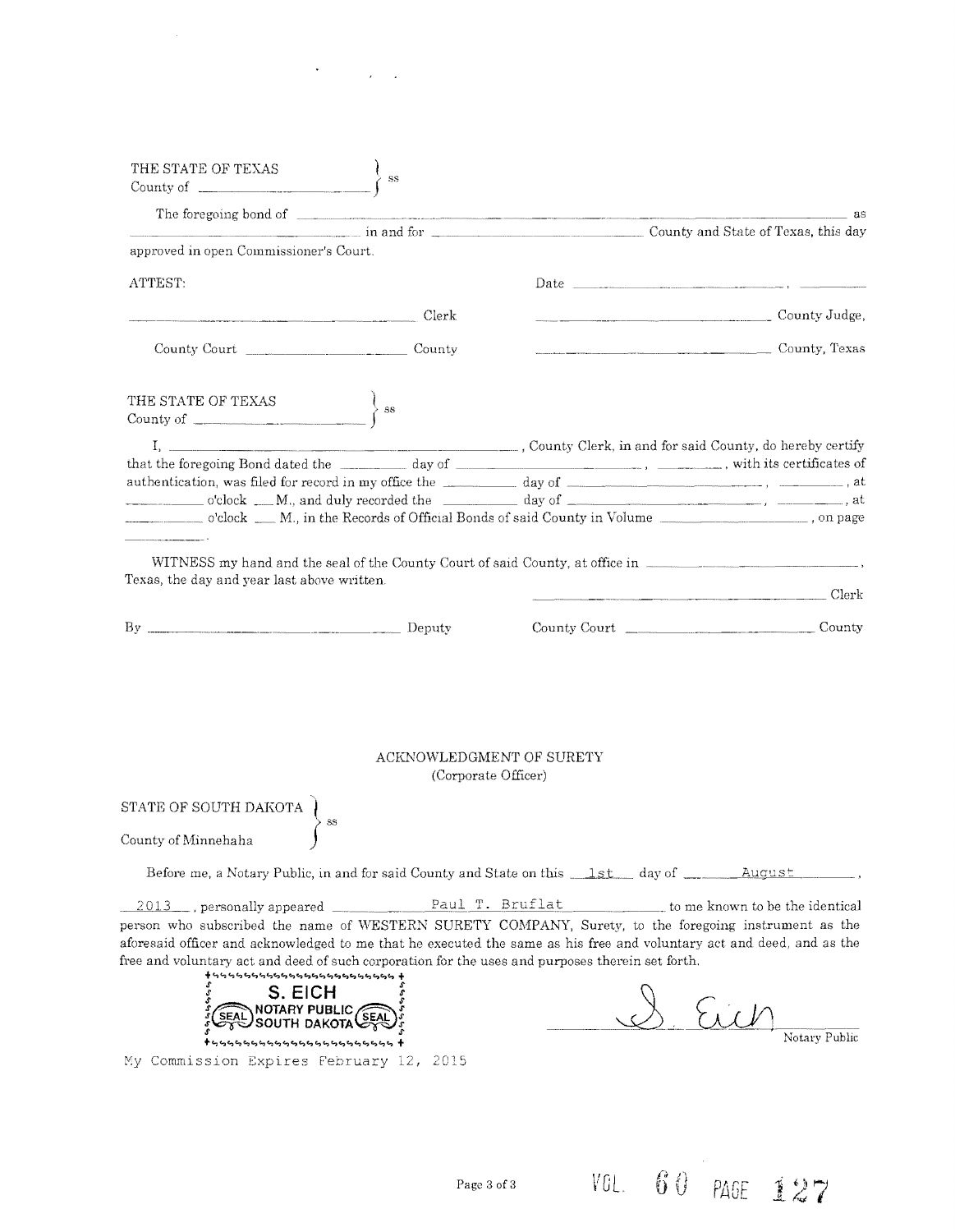$\label{eq:2} \mathcal{F}^{\text{max}}_{\text{max}} = \frac{1}{2} \sum_{i=1}^{N} \frac{1}{\left( \mathcal{F}^{\text{max}}_{\text{max}} \right)^2} \sum_{i=1}^{N} \frac{1}{\left( \mathcal{F}^{\text{max}}_{\text{max}} \right)^2} \sum_{i=1}^{N} \frac{1}{\left( \mathcal{F}^{\text{max}}_{\text{max}} \right)^2} \sum_{i=1}^{N} \frac{1}{\left( \mathcal{F}^{\text{max}}_{\text{max}} \right)^2} \sum_{i=1}^{N} \frac{1}{\left( \mathcal{F$ 

Motion by Commissioner Barnett, seconded by Commissioner Clevenger, 3 Votes Yes, oVotes No, that Commissioners' Comt approve the Republican Judges for 2014, as per List of Judges recorded below.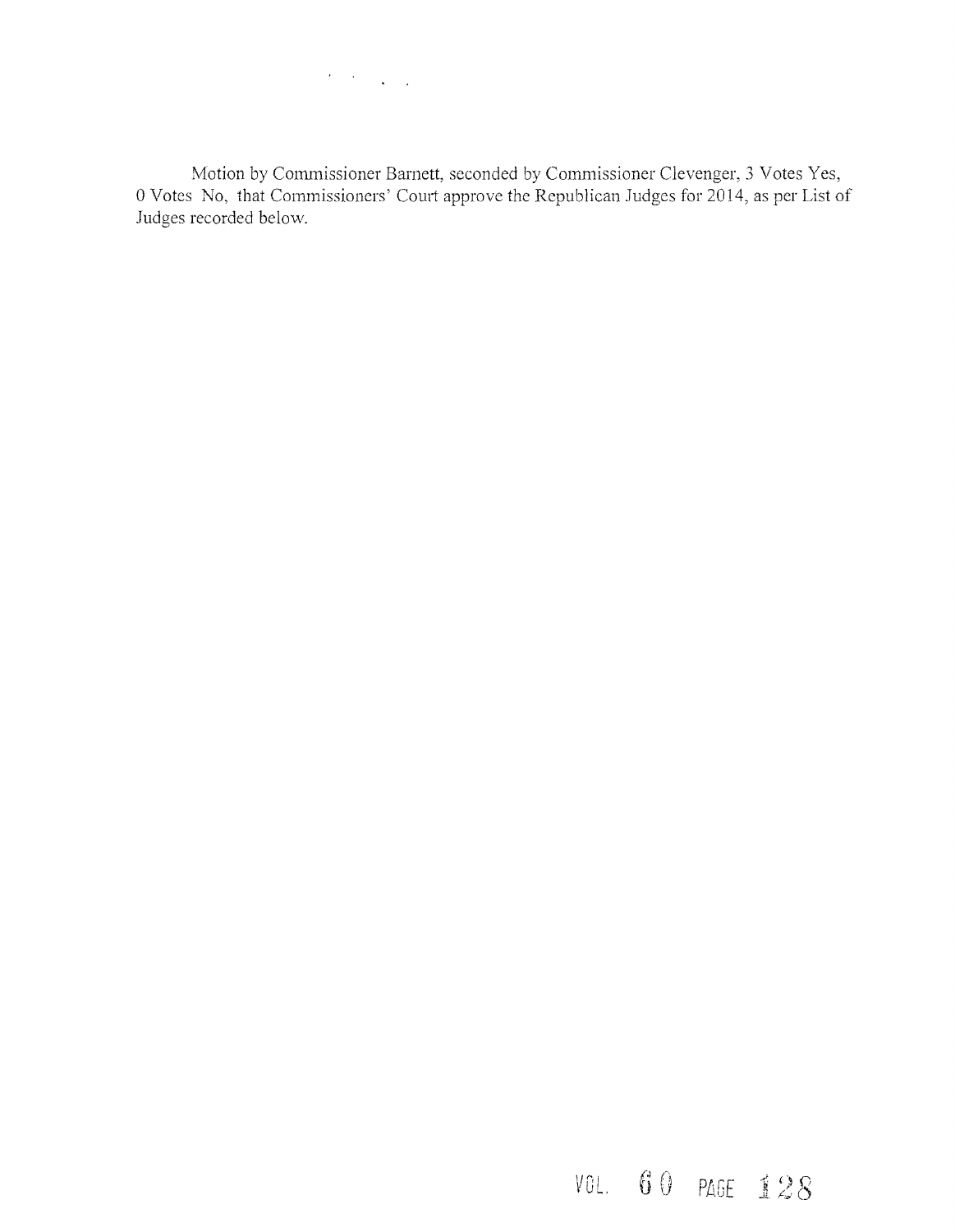### **LIST OF HOCKLEY COUNTY REPUBLICAN ELECTIONS JUDGES FOR 2014**

### PRCT. # PRCT. NAME

- II Cactus Academic 500 Cactus Drive Levelland, TX
- 14 Ropesville City Hall 107 Hockley Main Ropesville, TX.
- 15 Gary Cain Insurance 3392 S St Rd 168 Smyer, TX. 79367
- 16 Christ United Methodist Church 1704 S. College Ave. Levelland, TX. 79336
- 21 Mallet Event Center & Arena 2320 S. State Hwy 385 Levelland, TX.
- 24 Sundown High School 511 E. 7<sup>th</sup> Street Sundown, TX
- 32 County Courthouse Comm. Courtroom 802 Houston Street Levelland, TX
- **33** Pettit Gin Inc. 3121 N. st. Rd. 303 Pettit, TX.
- 35 Cactus Drive Church of Christ 501 Cactus Drive Levelland, TX. 79336
- 36 TX. Health & Human Serv. 904 8<sup>th</sup> Levelland. TX.
- 43 Whitharral Lions Club Bldg. 2<sup>nd</sup> & Hwy 385 Whitharral, TX.
- 44 Anton City Hall 400 Spade Circle Anton, TX.
- 45 Capitol Intennediate 401 E. Ellis Library Levelland, TX.
- 46 Smyer Elem. Library 401 Lincoln St Smyer, TX.

### PRESIDING JUDG.

Olga Werenko (897-0651 126 Bowie Lane Levelland, TX 79336

Christi Greenlee (778-4140) Box 2 RopesvilIe, TX. 79358

Jane Lewis (234-2403) P. O. Box 486 Smyer, TX. 79367

Annette Sharp (894-7535) 2039 S. College (638-8J88)cell Levelland, TX. 79336

Jim Leggitt (894-5875) 115 Cottonwood Levelland, TX. 79336

Rhonda Taylor (229-4029) P. O. Box 429 (229-2481)work Sundown, TX. 79372(891-5200)cell

Glen Smith (894-5060) J850 US Hwy 385(891-9702)cell Levelland, TX. 79336

Sandra Sheek (245-6644) 3093 N St. RD 303 Levelland, TX. 79336

Sally Roger (894-7911) 612 N. Elgin (241-0559)ce\l Levelland, TX. 79336

Manuel Mendez Jr. (894-2297) 1813 9th St. Levelland, TX. 79336

Fredda Kristinek 3590 Concho Road Littlefield, TX. 79339

Connie Butler (997-7931)l 305 Duggan, Box 359 (997-408)cell Anton, TX. 79313

Fran Dunn (894-6800) 701 8th St. Levelland, TX. 79336

Linda St. Clair (392-3460)cell 130 Hwy 114 Estates Lubbock, TX. 79407

## 60 PAGE 129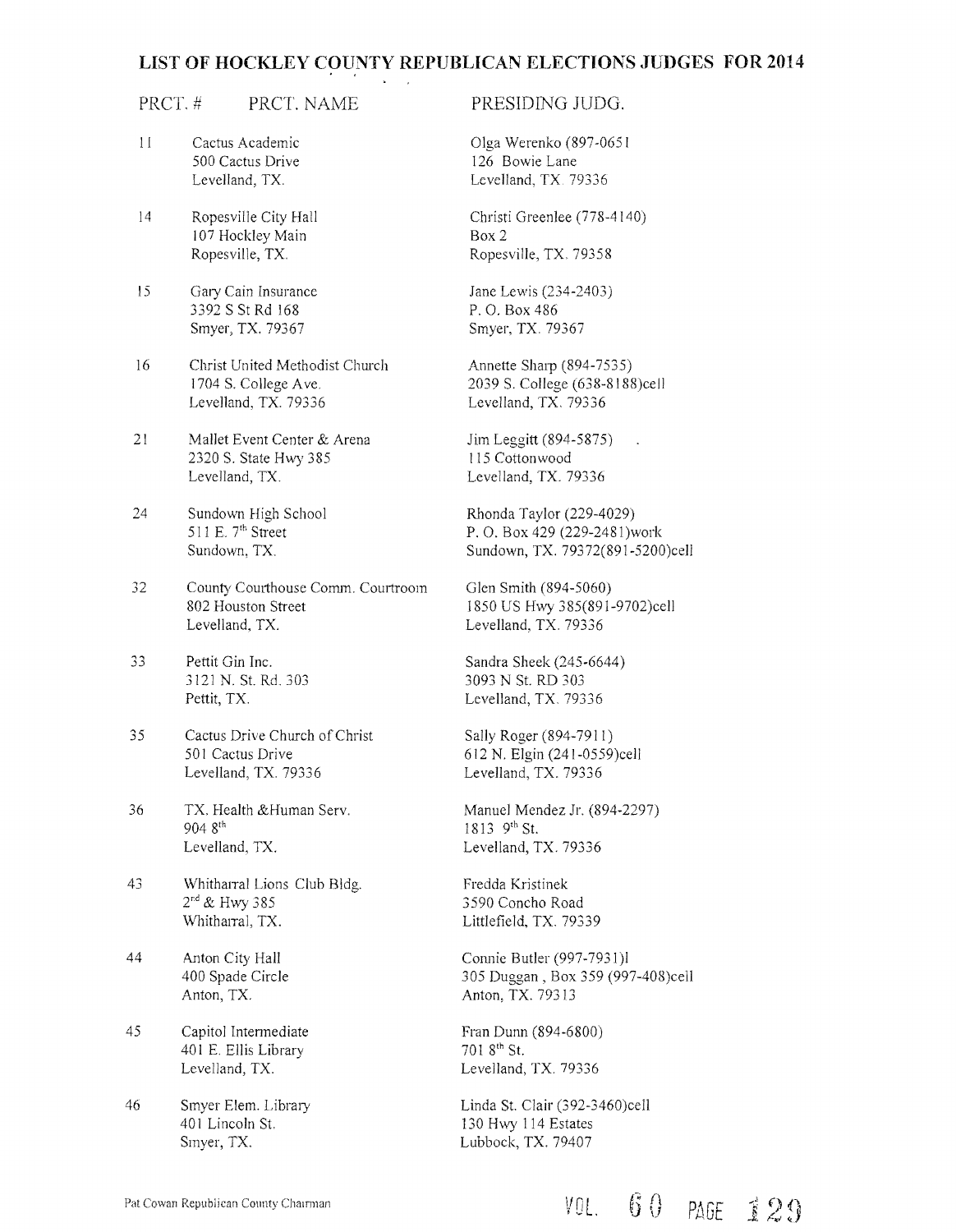$\label{eq:2} \mathcal{L}(\mathcal{F}) = \mathcal{L}(\mathcal{F}) \left( \mathcal{F}(\mathcal{F}) \right) \left( \mathcal{F}(\mathcal{F}) \right)$ 

Motion by Commissioner Bamett, seconded by Commissioner Thrash, 3 Votes Yes, 0 Votes No, that Commissioners' Court approve changes to the License Agreement and Policy and Procedure Guidelines at the Mallet Event Center & Arena, as per License Agreement recorded below.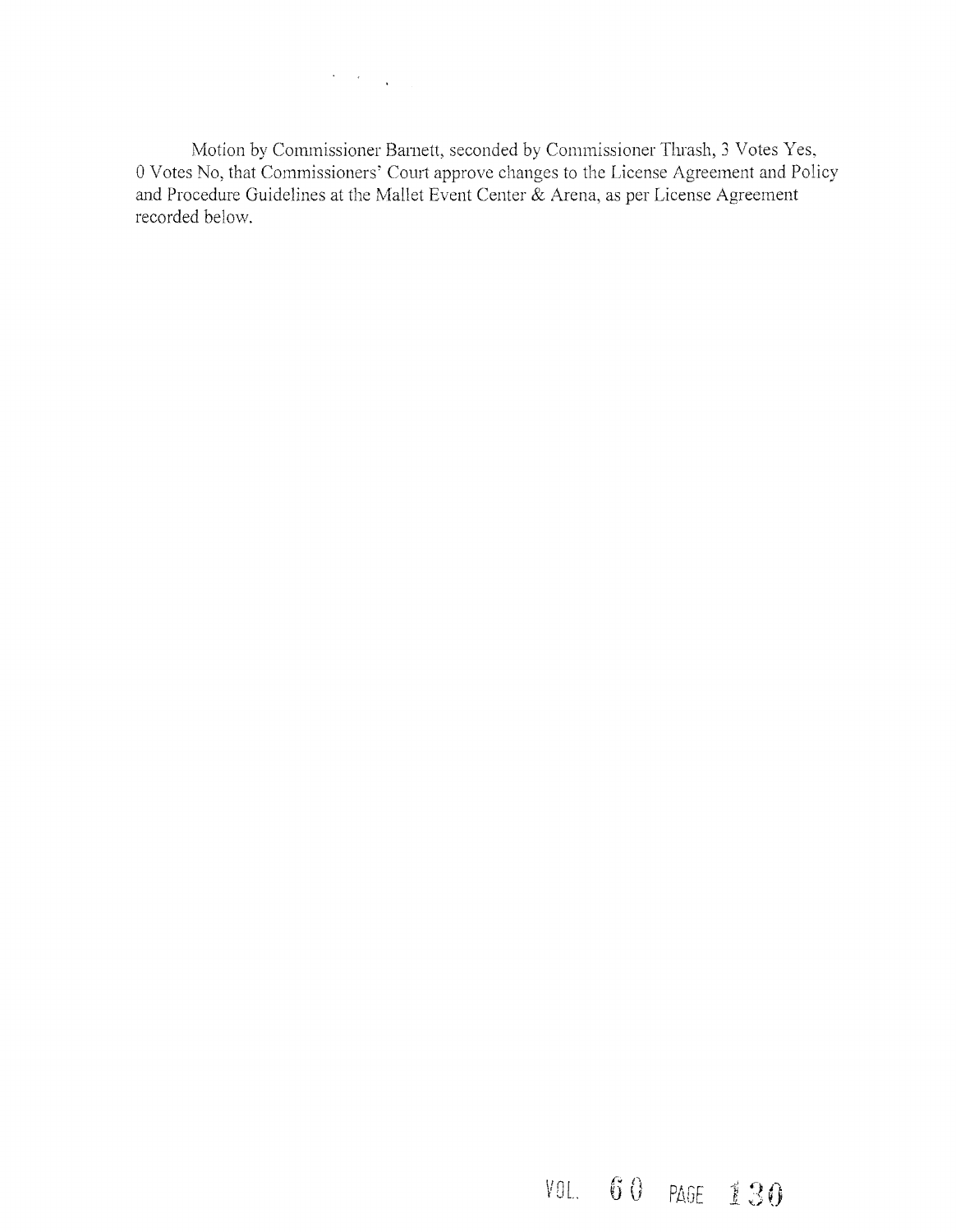### **HOCKLEY COUNTY MALLET EVENT CENTER AND ARENA LICENSE AGREEMENT**

This License Agreement (this "Agreement"), made this \_\_\_\_\_ day of \_\_\_\_\_\_\_\_ 201\_\_\_\_\_between Hockley County, a political subdivision of the State of Texas ("FACILITY"), and whose address Is \_\_\_\_\_\_\_\_\_j"RENTER"), includes the following terms:

1. Representatives of Parties. HOCKLEY COUNTY is acting through the duly authorized Manager, or his designee (the "Manager"), of the Hockley County Mallet Event Center and Arena (the "Center") who, unless otherwise provided herein, is the sole person authorized to bind HOCKLEY COUNTY to this Agreement or any modifications thereto. RENTOR designates , as its duly authorized representative empowered to enter into this Agreement and any modifications. Unless otherwise notified in writing by RENTOR, HOCKLEY COUNTY shall have no obligation to deal with any other representative of RENTOR with respect to the subject matter of this Agreement.

Licensed Space. Subject to the terms and provisions of this Agreement, HOCKLEY COUNTY hereby grants to RENTER the right to enter and use those portions of the Center identified by description in the Event Costing Schedule attached hereto as Exhibit *"A"* and incorporated herein for all purposes (the "License"). RENTER and its patrons, customers, guests, employees, and agents shall not have the right to enter upon any portion of the Center not so identified in the Exhibit "A" and HOCKLEY COL'NTY shall have the right to exclude all such persons from such unlicensed areas at ALL times. Failure of any such persons to abide by HOCKLEY COUNTY directives to vacate unlicensed areas shall be grounds for immediate termination of this Agreement. Access to the areas included in the License (the "Licensed Space") during RENTORs event shall be through  $Gate(s)$  and no other  $Gates(s)$ .

Restrictions. The License granted hereunder is subject to all terms, conditions and restrictions set forth in this Agreement and in the Center's Procedures and Guidelines attached hereto and incorporated herein by reference for all purposes. Any violation or disregard of any of the terms, conditions or restrictions set forth herein shall be grounds for immediate revocation of the License, and cancellation of any or all Events, by the Director or his designated representative.

4. Purpose. The Licensed Space will be used for the following purpose (hereinafter called the "Event" or the "Events") and no other purpose:

5. License Date and Time. RENTER shall have access to the use of the Licensed Space from  $\frac{\text{Eicense Date and Time. REN1 ER shan have access to the use of the EIC}}{(a.m./p.m.) until (a.m./p.m.) on$  $(a.m.p.m.)$  until  $(a.m.p.m.)$  on  $RENTER$  right of access is subject to satisfactory compliance with the terms of this Agreement.

00514870;4 <br> **COL. 6 0 PAGE 1 31** Approved 8/12/13<br>
Updated 8/12/13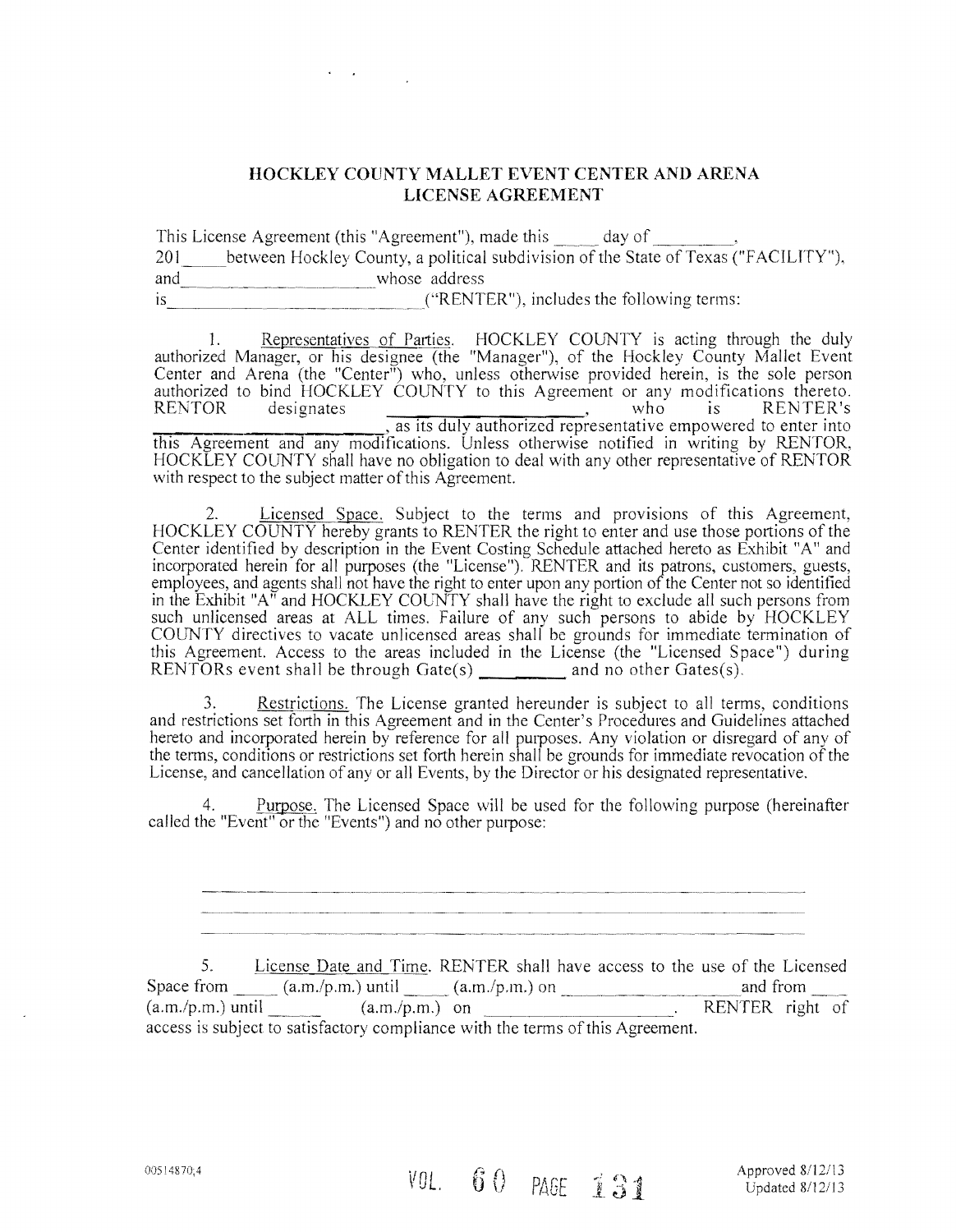### 6. Fee Terms.

 $\mathcal{O}(\mathcal{O}(\log n))$ 

6.1 Original Contract Sum and Contract Deposit. RENTER agrees to pay HOCKLEY COUNTY at the Center in Levelland, Hockley County, Texas an original contract sum (the "Original Contract Sum") representing the total of all facility rental fees, equipment rental fees, custodial fees, and other fees in the amounts set forth and in accordance with the payment due dates specified in Exhibit "A" All prices shown on Exhibit "A" have been calculated in accordance with the Hockley County Mallet Event Center and Arena Rate Schedule (the "Rate Schedule"), attached hereto as Exhibit "B" and incorporated herein for all purposes. A deposit of \$300 (the "Contract Deposit") is due within 10 days after the date that HOCKLEY COUNTY signs this Agreement. At HOCKLEY COUNY'S sole discretion, the Contract Deposit may be applied towards cost of damages. The balance of the Original Contract Sum is due no later than thirty (30) days prior to commencement of the Event In the event that RENTER cancels the Event 90 calendar days or more prior to the date of the Event, the Contract Deposit will be refunded to RENTER. If cancellation occurs less than 90 calendar days or less prior to the date of the Event, no refund shall be given and HOCKLEY COUNTY shall have the right to retain the Contract Deposit as liquidated damages, and not as a penalty, for HOCKLEY COUNTY'S rental costs. Provided however, that at the Director's sole discretion, the amount of the Contract Deposit for a cancelled event may be credited to a future event if the future event is scheduled for a date within one year of the date of cancellation.

7. Liability for Damages. HOCKLEY COUNTY shall be authorized to retain out of the Contract Deposit such amount as shall be necessary to pay the actual costs of repair or replacement of any and all damages sustained in or on the Center premises during or in connection with the Event. If no such damages are sustained, HOCKLEY COUNTY shall refund the Contract Deposit to HOCKLEY COUNTY within thirty (30) days following Event conclusion. If the Contract Deposit is insufficient to cover the total cost of damages, RENTER shall be liable for such excess and agrees to pay the amount of such excess upon demand. In the event it is not feasible to calculate the total cost of damages on the date of Event conclusion, HOCKLEY COUNTY shall calculate the amount of excess damages after that date and shall send RENTER an invoice showing such amount, which RENTER shall pay within thirty (30) days of receipt.

8. Insurance. RENTER at its sole cost and expense, shall obtain liability insurance coverage for the time period during the Event providing the types of coverage, minimum limits of liability and covering itself and the additional insured(s) specified in Exhibit "C", attached hereto and incorporated herein for all purposes. An original, signed certificate of insurance meeting the requirements of this paragraph must be delivered to HOCKLEY COUNTY not later than THIR TY (30) days prior to commencement of the Event. Failure to timely comply with this requirement shall authorize HOCKLEY COUNTY to cancel this Agreement and to re-license use of the Licensed Space. The Director in his sole discretion may accept a copy of a homeowner's insurance policy to substitute for the certificate described in Exhibit "C" if circumstances warrant.

9. Indemnity. Except for any matters over which RENTER retains exclusive control during the Event, RENTER agrees to and shall indemnify, save and hold HOCKLEY COUNTY hannless against all claims, demands, suits, costs and expenses, including reasonable attorney's fees, arising out of or in any way connected with staging of the Event, including, but not limited to, any property damage, personal injury or death sustained by anyone coming upon the Center premises as a result of or for the purpose of attending the Event. This Indemnity and Hold Harmless Agreement shall apply whether such loss, injury or damage is caused in part by the Center, Hockley County, its officers, directors or employees, unless caused by the their gross negligence and/or willful misconduct. It is the express intent of the parties that, by the terms hereof, the Center and Hockley County may be indemnified for the consequences of its own negligence (other than gross

00514870:4  $VOL. 60 \cdot PAGE 132$  Approved 8/12/13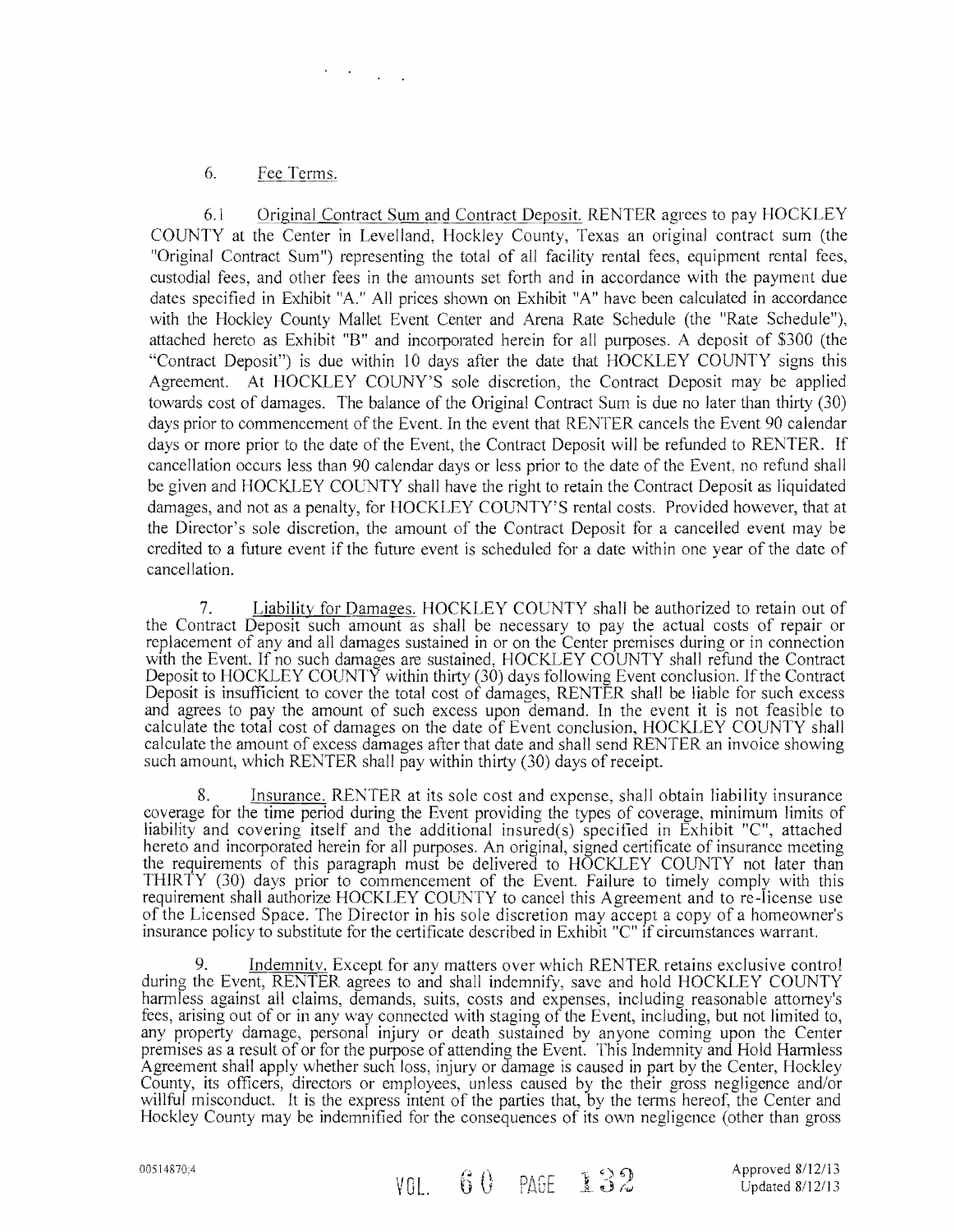### negligence).

10. Compliance with Laws. Rules and Regulations. RENTER and its officers, directors, employees, agents, patrons, customers and guests and anyone coming upon the Center premises as a result of or for the purpose of attending the Event shall comply with all Federal, State, Hockley County and City of Levelland laws and ordinances, as well as all rules and regulations provided by HOCKLEY COlJNTY to regulate behavior at the Center. RENTER and its patrons, customers, guests, officers, directors, employees and agents shall observe all posted signs on the Center premises at all time. Anyone who violates or persists in violating any such laws, ordinances, rules. or regulations may, at HOCKLEY COUNTY'S discretion, be removed from the Center premises.

II. Animals. There are many rules and regulations that have been implemented by the Texas Animal Health Commission for protection of both animals and clientele. For rules and regulations specific to the species in which you work, visit the TAHC website at http://www.tahc.state.tx.us. If you<br>have questions regarding any of this information, please visit http://www.tahc.state.tx.us/agency/contact.html#A1. If Licensee's event requires some type of paper (health, coggins, etc.), it is the Licensee's responsibility to ensure those are checked and logged on MECA records (a blank record will be provided to each licensee).

12. Dangerous Wild Animals. RENTER may not possess or permit others to possess a dangerous wild animal on the Center premises unless: (i) RENTER is also an Owner ("[a] person who owns, harbors or has custody or control of a dangerous wild animal"); and (ii) at least ten (10) days prior to commencement of the Event, the RENTER/Owner has provided HOCKLEY COUNTY with written approval from the City of Levelland to possess a dangerous wild animal on the Center premises for purposes of the Event. "Dangerous Wild Animal" means an animal of a species defined as a "dangerous wild animal" in Subchapter E, Section 822.101, TEX. HEALTH & SAFETY CODE.

13. Licenses and Permits. Except as otherwise expressly provided herein, RENTER shall be responsible for providing all required taxes, excise or license fees required by any governmental authority to conduct the Event.

14. Concessions.

14.1 Food and Beverage Concessions. HOCKLEY COUNTY reserves all food and beverage concession rights.

14.2 AlcohoL Consumption and handling of alcoholic beverages is a serious consideration when planning an event. The policy of the Mallet Event Center & Arena (MECA) is designed to provide maximum safety for event patrons. MECA RENTER need to be fully aware of these policies for events at which alcoholic beverages are to be available to their guests. Likewise, RENTER must designate a sober, decision making person that can be consulted by security and/or MECA personnel throughout the event. The permits that are allowed at the MECA are not typical and as such, require higher levels of attention, control and restriction than licenses for stand-alone restaurants and bars. Consumption of alcoholic beverages on the MECA premises is a privilege, not a right. Abuse of the privilege can result in the discontinuation of all service of alcoholic beverages for an event.

Mallet Event Center & Arena RENTER who choose to host an event with alcohol

00514870;4 Approved 8/12/13 Updated 8/12/13

 $VOL. 60 PAGE 133$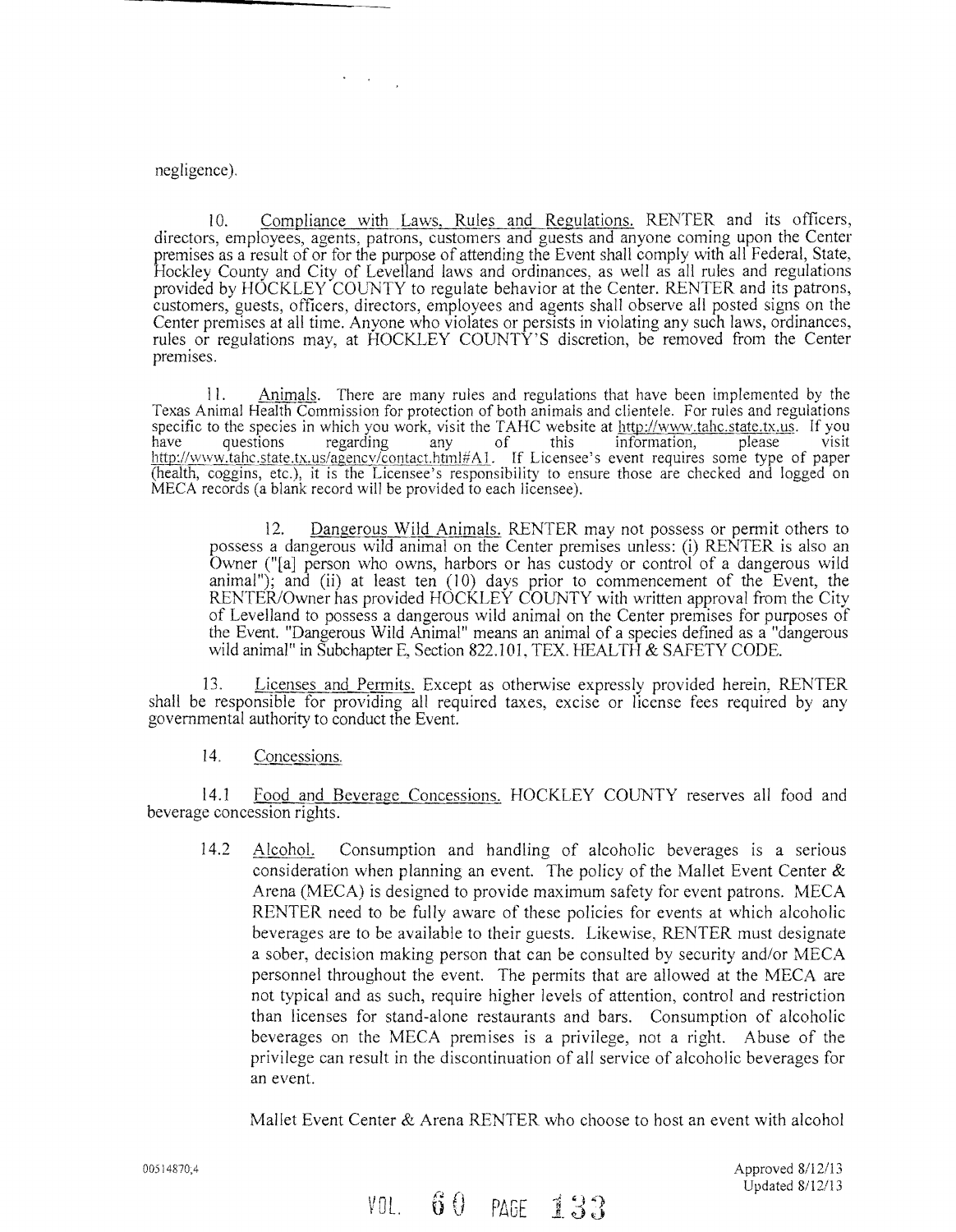have two options. No matter the option, an **"Application to Serve or Sell Alcoholic Beverages at the Mallet Event Center & Arena"** must be presented at the time the License Agreement is submitted.

For options and policies, please review the "Mallet Event Center & Arena Alcohol Policy."

14.3 Sales of Other Items. RENTER shall have the right to sell items such as programs, novelties and clothing as are approved in advance and in writing by HOCKLEY COUNTY. In no event shall RENTER be permitted to sell, or to offer for sale, any food or beverage item in individual portions. Any other sale of food or beverage items must be approved in advance and in writing by HOCKLEY COUNTY and must be in packages that discourage on-premises consumption. RENTER, subject to approval of the Director may give out free food or beverage samples. RENTER shall be responsible for complying with all applicable City of Levelland regulations.

15. Food and Beverage Catering. RENTER shall be allowed to bring catered food or beverages upon the Center premises through a qualified caterer. In no event shall RENTER'S caterer be permitted to bring, offer or serve alcoholic beverages upon the Center premises. Caterer will work with City of Levelland to receive a temporary health permit.

16. Security. RENTER, at its sole expense, shall be solely responsible for providing a reasonable number of security personnel before, during and after the Event to help maintain order, to regulate traffic control, *andlor* to provide any other security functions that HOCKLEY COUNTY, in its sole discretion, determines to be necessary. RENTER shall schedule security through the Designated person by the Mallet Event Center & Arena. Security guard must be a Texas Commissioned Full-Time Peace Officer in good standing, and provide the County with written confirmation of such booking at least twenty (20) calendar days prior to the date of the Event. The parties acknowledge and agree that HOCKLEY COUNTY shall not be responsible for the actions and safety of RENTER or any of RENTER'S guests, patrons, or anyone else coming upon the Center premises as a result of the Event, including without limitation protecting such persons from injury or death and protecting RENTER'S property or the property of such persons from loss or damage.

17. Additional Equipment, Services and Fees. HOCKLEY COUNTY shall provide only the additional equipment and/or services indicated on Exhibit "A." HOCKLEY COUNTY reserves the right to require the use of any such additional equipment and/or services if and when HOCKLEY COUNTY deems that the safety of the Center and the public require the same. RENTER agrees to pay for any such additional equipment and/or services at the rates indicated on the Rate Schedule and in accordance with Exhibit "A".

18. Control of Facility and Right to Enter. In permitting RENTER to use the Licensed Space under the License granted hereunder, it is understood by the parties that HOCKLE COUNTY does not relinquish the right to control the management thereof, and to enforce all necessary rules and regulations. Duly authorized representatives of HOCKLEY COUNTY may enter the Center premises, or any part thereof, at any time, and on any occasion without restrictions whatsoever by RENTERS.

19. Defacement of Center, RENTERS shall not injure, mar, or in any manner deface the Center premises or any equipment contained thereon, and shall not cause or permit anything to be injured, marred or defaced. Without the express consent of HOCKLEY COUNTY nothing

00514870;4 **Approved 8/12/13 Approved 8/12/13** Updated 8/12/13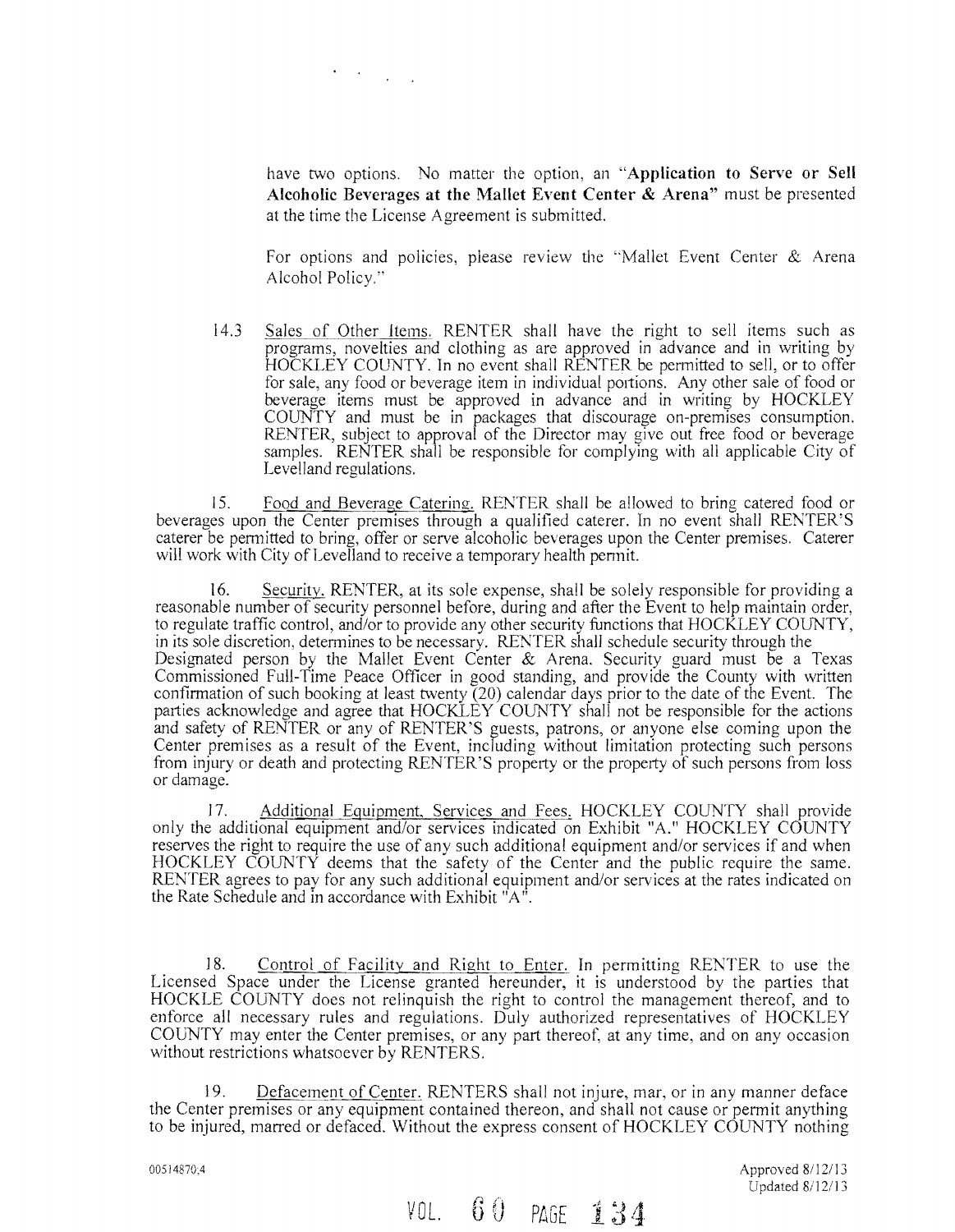shall be affixed to the building, furnishings or fixtures and no flammable materials may be brought on the Center premises unless the material is used in accordance with its intended use and unless the Director is notified in advance that such material will be brought on the Center premises. Pyrotechnics are prohibited at all times from the Center premises. No exceptions shall be made unless the Hockley County Commissioners Court has expressly authorized such exception, in advance and in writing.

20. Occupancy Interruption. In the event that HOCKLEY COUNTY, due to conditions beyond its control, such as building damage caused by fire, flood, tornado, windstorm, vandalism, civil tumult, riots, or any other act over which HOCKLEY COlJNTY has no control, should find it impossible to provide the Licensed Space as contracted herein, HOCKLEY COUNTY may cancel this Agreement and shall refund any prepaid charges to RENTER but shall have no other liability to RENTER on account of such cancellation.

21. Evacuation of Facility. Should it become necessary in the judgment of HOCKLEY COUNTY to evacuate the Center or the Center premises for life safety purposes or for other reasons of public safety, RENTER at the sole discretion of the Director, will have the option of extending the duration of the License term for a period equal to the duration of the evacuation without additional charge, provided such time does not interfere with the rights or activities of another RENTER. If it is not possible to complete presentation of the Event, all charges shall be prorated or adjusted at the discretion of the Director based on the situation. RENTER hereby waives any claim for damages or compensation from HOCKLEY COUNTY as a result of such evacuation.

22. Relationship of Parties. It is expressly understood that this Agreement is solely intended to create the relationship of independent contractors between HOCKLEY COUNTY and RENTER. HOCKLEY COUNTY shall exercise no supervision or control over the employees of LICENSEE or others in the service of RENTER, and HOCKLEY COUNTY shall provide no special services other than those specifically mentioned herein. Nothing contained in this Agreement shall be deemed or construed to create a partnership or joint venture between HOCKLEY COL'NTY and RENTER, or cause HOCKLEY COUNTY to be liable in any way for the debts and obligations of RENTER.

23. Non-Assignment. RENTER may not transfer or assign this Agreement, sublease the Licensed Space, or allow use of the Licensed Space other than as herein specified, without the express written consent of HOCKLEY COUNTY.

Place of Performance. This Agreement is governed by the laws of the State of Texas and all obligations under this Agreement are performable in Hockley County, Texas.

25. Compliance with Industry Public Entertainment Facilities Act. The parties agree that the provisions of Subchapter C of Chapter 108, Texas Alcoholic Beverage Code, which governs the statutory duties, rights, and relations among licensees and permittees operating under that subchapter, may apply to this Agreement. In accordance with Section 108.75 of Subchapter C, if applicable, the parties hereby affirm that neither party may engage in conduct prohibited by that subchapter.

26. Equine Professional and Livestock Sponsor Notices. If licensee is an equine professional or a livestock show sponsor, as such terms are defined by Texas Civil Practice and Remedies Code Chapter 87, Licensee shall comply with the provisions of that Chapter and shall include in its written contracts with participants, and post and maintain, the warning notice in the form and manner required pursuant to the provisions of Chapter 87.

005 [4870,4 Approved *811 2/13*   $V0L$ ,  $60$  PAGE  $135$  Updated 8/12/13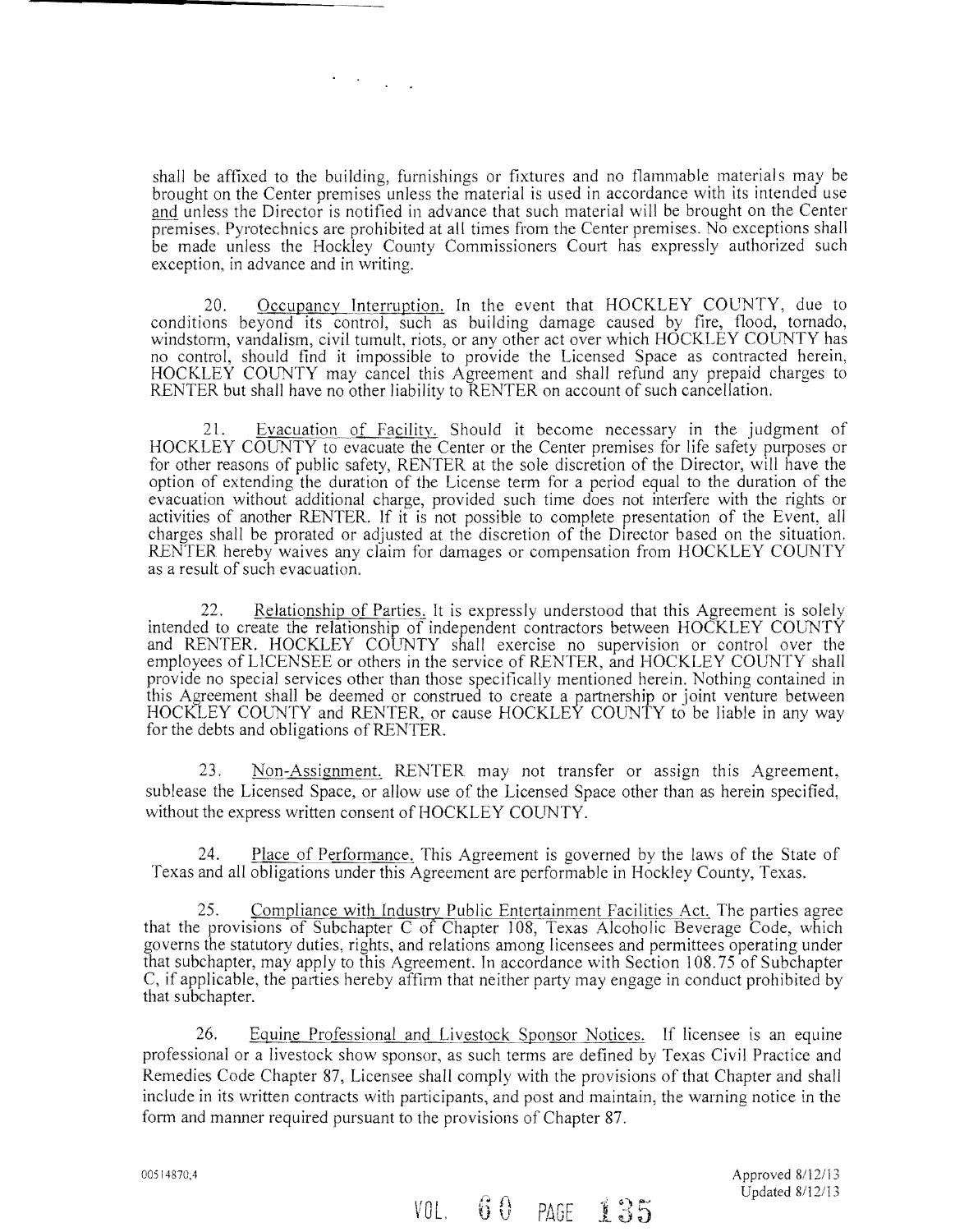27. Use of Name. Licensee agrees that it shall not use the name of the Hockley County Mallet Event Center and Arena, the name Mallet, or any trade mark, logo, or brand of Hockley County or the Mallet Ranch in any campaign of advertising, or in any commercial or promotional manner whatsoever without the express written consent of the County. Provided, however, that Licensee may use the name of the Hockley County Mallet Event Center and Arena for the limited purpose of referring to the location of its event.

 $\mathcal{O}(\mathcal{O}(\log n))$ 

28. Entire Agreement. This Agreement constitutes the entire agreement between HOCKLEY COUNTY and RENTER. No other agreement, statement, or promise relating to the subject matter of this Agreement which is not contained in this Agreement or incorporated by reference in this Agreement shall be valid or binding.

RENTER:

| By: $\qquad \qquad$                                                                                                                                                                                                                                                                                                                                                                                           |  |
|---------------------------------------------------------------------------------------------------------------------------------------------------------------------------------------------------------------------------------------------------------------------------------------------------------------------------------------------------------------------------------------------------------------|--|
| Title:                                                                                                                                                                                                                                                                                                                                                                                                        |  |
|                                                                                                                                                                                                                                                                                                                                                                                                               |  |
| Date:                                                                                                                                                                                                                                                                                                                                                                                                         |  |
| Cell Phone Number:                                                                                                                                                                                                                                                                                                                                                                                            |  |
|                                                                                                                                                                                                                                                                                                                                                                                                               |  |
| HOCKLEY COUNTY:                                                                                                                                                                                                                                                                                                                                                                                               |  |
|                                                                                                                                                                                                                                                                                                                                                                                                               |  |
|                                                                                                                                                                                                                                                                                                                                                                                                               |  |
|                                                                                                                                                                                                                                                                                                                                                                                                               |  |
| Date: $\frac{1}{\sqrt{1-\frac{1}{2}}\sqrt{1-\frac{1}{2}}\sqrt{1-\frac{1}{2}}\sqrt{1-\frac{1}{2}}\sqrt{1-\frac{1}{2}}\sqrt{1-\frac{1}{2}}\sqrt{1-\frac{1}{2}}\sqrt{1-\frac{1}{2}}\sqrt{1-\frac{1}{2}}\sqrt{1-\frac{1}{2}}\sqrt{1-\frac{1}{2}}\sqrt{1-\frac{1}{2}}\sqrt{1-\frac{1}{2}}\sqrt{1-\frac{1}{2}}\sqrt{1-\frac{1}{2}}\sqrt{1-\frac{1}{2}}\sqrt{1-\frac{1}{2}}\sqrt{1-\frac{1}{2}}\sqrt{1-\frac{1}{2}}$ |  |
|                                                                                                                                                                                                                                                                                                                                                                                                               |  |

00514870,4 Approved 8/12/13 Updated 8/12/13

*VOL.* GO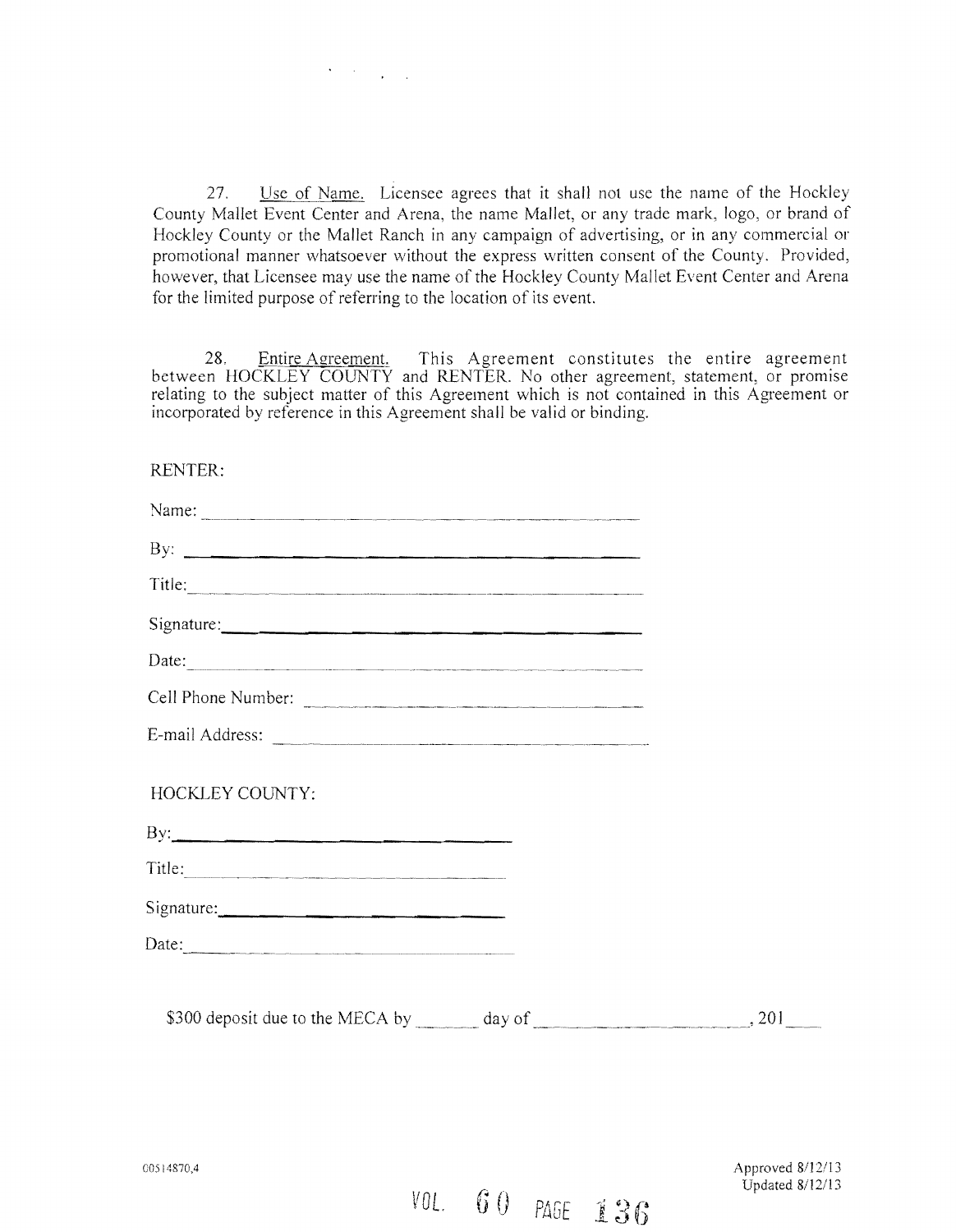$\mathcal{F}^{\mathcal{G}}(\mathcal{F})$  , where  $\mathcal{F}^{\mathcal{G}}(\mathcal{F})$ 

Motion by Commissioner Clevenger, seconded by Commissioner Thrash, 3 Votes Yes, 0 Votes No, that Commissioners' Court accept the Request for Qualifications for Construction Manager At-Risk Services on the renovation of the building located at 624 Ave. H. Proposal forms may be obtained from the Hockley County Judges' Office. Proposals are due no later than August 19, 2013.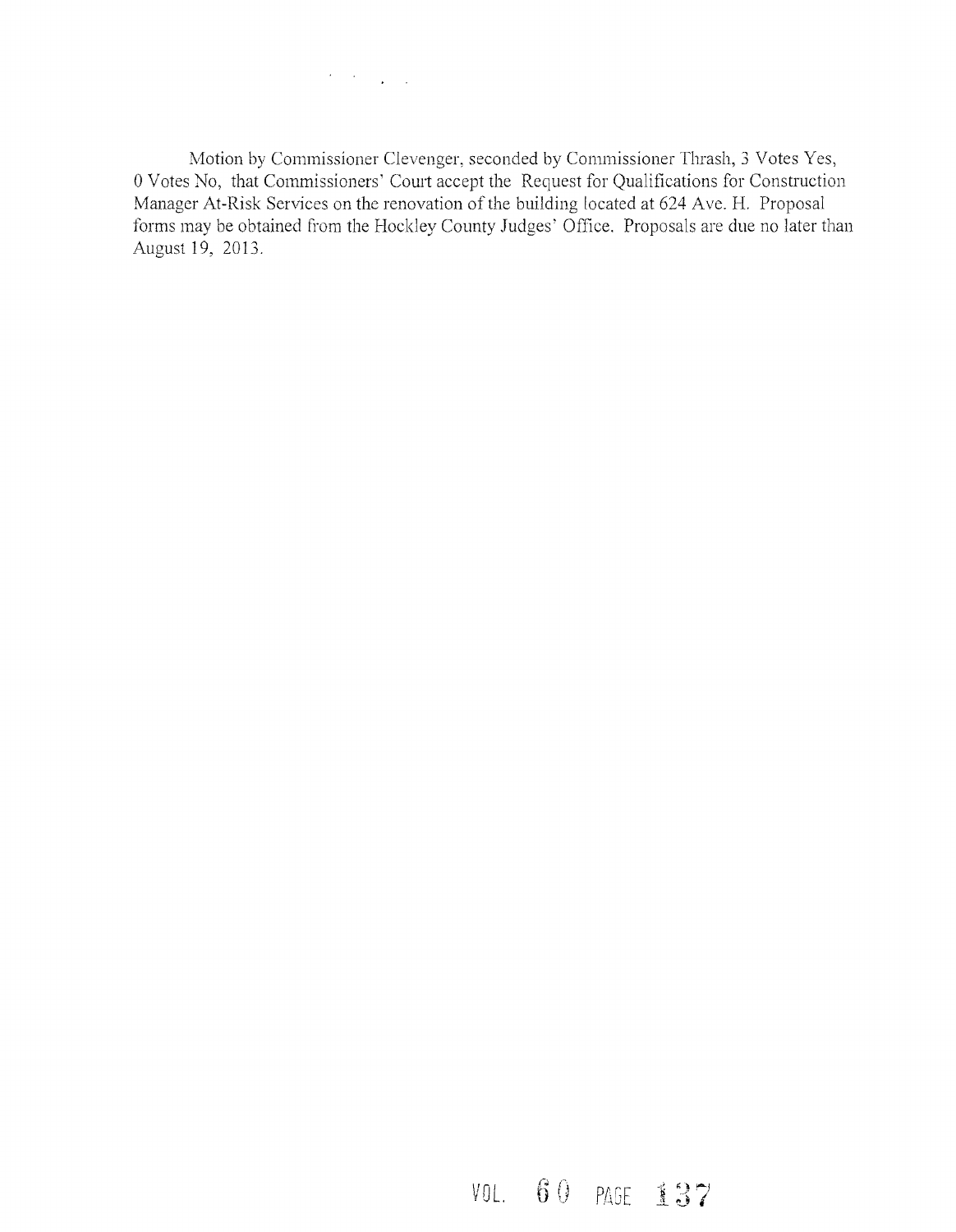### THE STATE OF TEXAS IN THE COMMISSIONERS' COURT

### COUNTY OF HOCKLEY OF HOCKLEY COUNTY, TEXAS

### NOTICE

 $\label{eq:2} \frac{1}{\sqrt{2}}\left(\frac{1}{\sqrt{2}}\right)^{2} \left(\frac{1}{\sqrt{2}}\right)^{2} \left(\frac{1}{\sqrt{2}}\right)^{2} \left(\frac{1}{\sqrt{2}}\right)^{2} \left(\frac{1}{\sqrt{2}}\right)^{2} \left(\frac{1}{\sqrt{2}}\right)^{2} \left(\frac{1}{\sqrt{2}}\right)^{2} \left(\frac{1}{\sqrt{2}}\right)^{2} \left(\frac{1}{\sqrt{2}}\right)^{2} \left(\frac{1}{\sqrt{2}}\right)^{2} \left(\frac{1}{\sqrt{2}}\right)^{2} \left(\frac{$ 

Notice is hereby given that the Hockley County Commissioners Court is accepting Request for Qualifications for Construction Manager At-Risk Services on the renovation of the building located at 624 Ave. H, Levelland, Texas. Proposal forms may be obtained from the Hockley County Judge's Office at 802 Houston St., Levelland, Texas. Proposals are due no later than August 19,2013.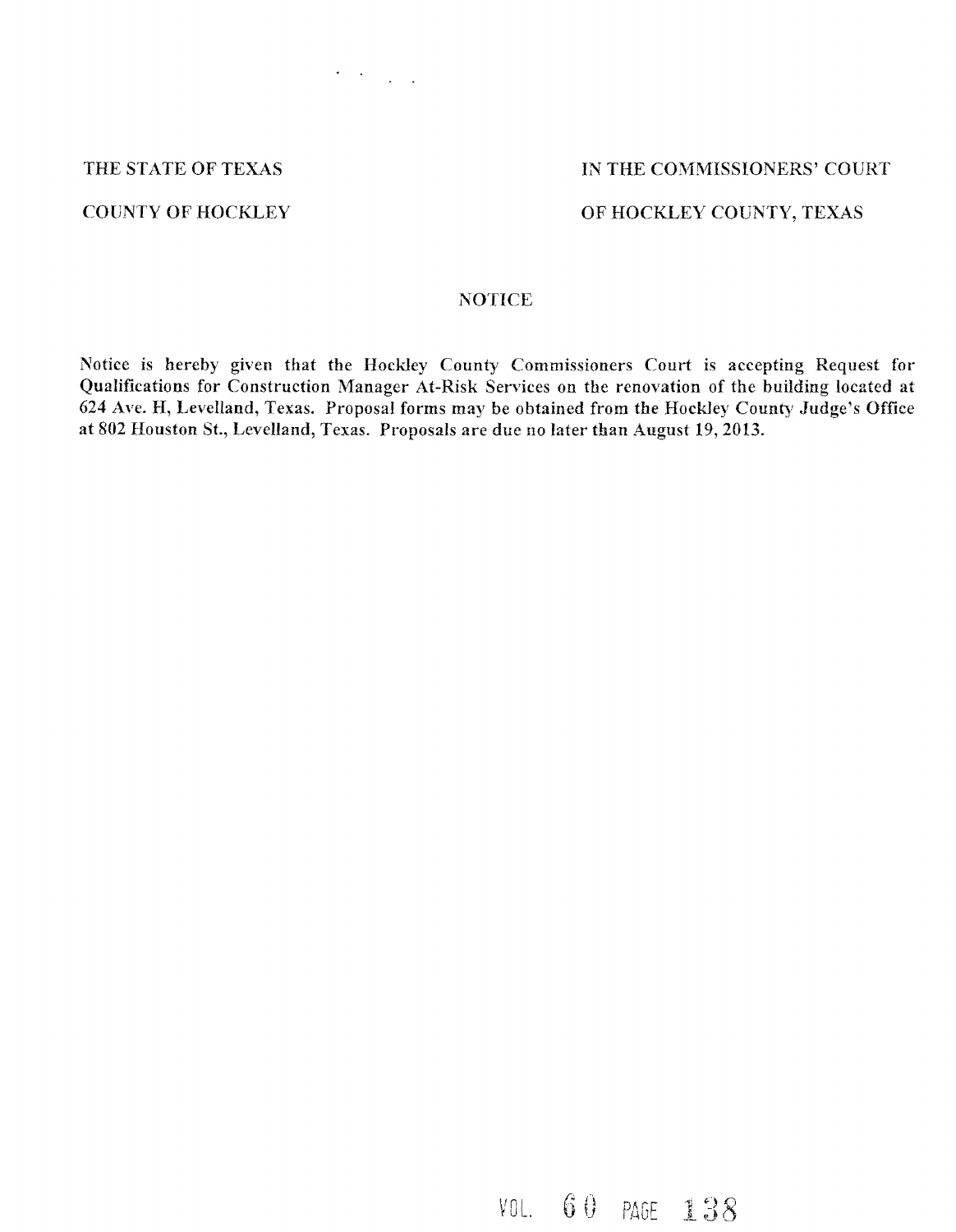Commissioners' Court went into closed session concerning pursuant to Section 551.074 of the Texas Local Government at 1O:35A. M.

Commissioners' Court came back into session at 11 :05 A.M.

 $\sigma_{\rm{max}}$  ,  $\sigma_{\rm{max}}$ 

Motion by Commissioner Thrash, seconded by Commissioner Clevenger, 3 Votes Yes, 0 Votes No, that Commissioners' Court appoint Brenda Nock as Justice of the Peace for Precinct#5 for the unexpired term of Judge Jerry Boudreaux, as per Appointment recorded below.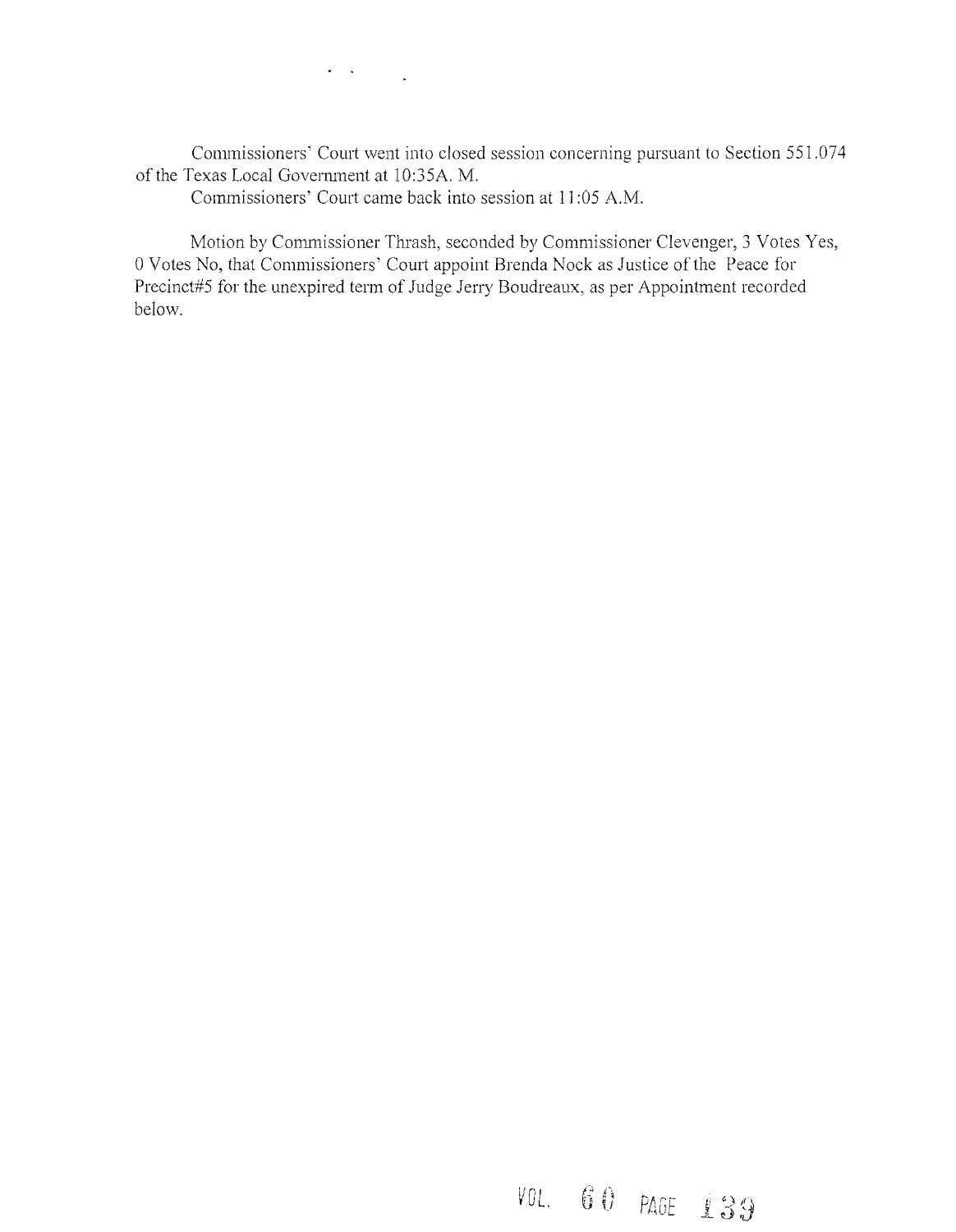### THE STATE OF TEXAS COMMISSIONERS' COURT

### **COUNTY OF HOCKLEY COUNTY, TEXAS**

### **ORDER TO APPOINT JUSTICE OF THE PEACE, PRECINCT #5**

It is the order of the Commissioners' Court of Hockley County that Brenda Nock be appointed to the office of Hockley County Justice of the Peace, Precinct #5 for the remainder of this term.

**DONE IN OPEN COURT,** this the 12<sup>TH</sup> day of August, 2013, upon motion by Commissioner, **Thrash** , seconded by Commissioner, **Clevenger** 

J \ / *t.* Commissioner, Precinct 1

Larry Sprowls, Hockley County Judge

**ABSENT** 

Larry Carter, Commissioner, Precinct 2

mm Yommy Clevenger, Commissioner, Precinct 4

 $\eta$  /  $\eta$  is  $\eta$ ,  $\beta$  in  $\theta$ **ATTEST:** \~1'/ *rJ!J)lX-0:1Al/J2t'J!£()*  Irene Gumula, County Clerk,

Ex-Officio Clerk of Commissioners Court of Hockley County, Texas

60 PAGE 140 VOL.